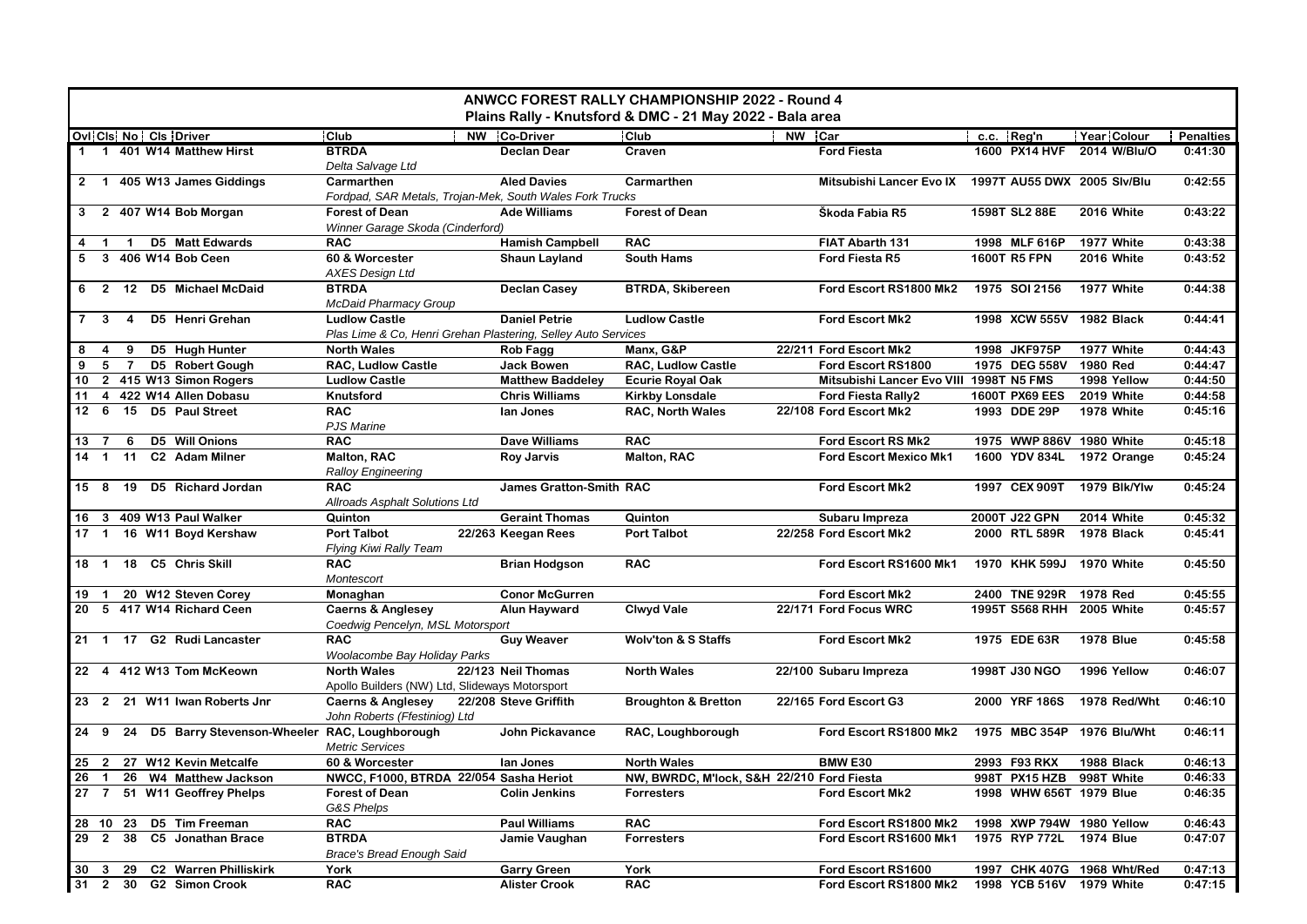| Ovi Cis No Cis Driver                                                                                        | Club                                                                   | NW Co-Driver                   | Club                           | NW Car                                | c.c. Reg'n                     | Year Colour                    | <b>Penalties</b>   |  |
|--------------------------------------------------------------------------------------------------------------|------------------------------------------------------------------------|--------------------------------|--------------------------------|---------------------------------------|--------------------------------|--------------------------------|--------------------|--|
|                                                                                                              | Rivetwise, Metric Services                                             |                                |                                |                                       |                                |                                |                    |  |
| 43 W11 Phil Jones<br>32 3                                                                                    | <b>Newtown</b>                                                         | <b>Ryan Griffiths</b>          | <b>Welsh Border</b>            | <b>Ford Escort Mk2</b>                | 2000 LRK 157P                  | <b>1975 Blue</b>               | 0:47:22            |  |
| 33 11 36 D5 Baz Jordan                                                                                       | <b>RAC</b>                                                             | <b>Arwel Jenkins</b>           | Maesteg, RAC                   | <b>Hillman Avenger</b>                | 1975 JVC 75N                   | 1975 Wht/Ylw                   | 0:47:41            |  |
|                                                                                                              | Jordan Road Surfacing, Jondel Race Engines                             |                                |                                |                                       |                                |                                |                    |  |
| 34 3 37 D5 Pete Littler                                                                                      | <b>Wa\rrington</b>                                                     | Siôn Cunniff                   | <b>Caerns &amp; Anglesey</b>   | 22/274 Ford Escort RS1800 Mk2         | 1975 KKL 455N 1997 Red         |                                | 0:47:43            |  |
|                                                                                                              | Select Security, RED, Pirelli, TMC Motor Company                       |                                |                                |                                       |                                |                                |                    |  |
| 35 4<br>31 W11 Ceiriog Hughes                                                                                | <b>Bala</b>                                                            | John Arwyn Jones               | <b>Bala</b>                    | Ford Escort Mk2                       | 1998 GRB 81V                   | 1979 Black                     | 0:47:49            |  |
|                                                                                                              | <b>Minafon Garage</b>                                                  |                                |                                |                                       |                                |                                |                    |  |
| 50<br>C3 Josh Carr<br>36 <sub>1</sub>                                                                        | Malton, RAC                                                            | <b>Richard Wardle</b>          | <b>Malton, RAC</b>             | Ford Escort RS2000 Mk1                | 1998 TWT 619M 1974 Red         |                                | 0:47:51            |  |
|                                                                                                              | Josh Carr Snap-On, AshFab                                              |                                |                                |                                       |                                |                                |                    |  |
| 47 W11 Alun Horn<br>37<br>5                                                                                  | <b>Newtown</b>                                                         | lan Beamond                    | Knighton                       | Ford Escort Mk2                       | 1999 WUN 169K 1971 Blue        |                                | 0:47:51            |  |
| 38<br>35 W11 Liam Griffiths<br>6                                                                             | Epynt                                                                  | <b>Andrew Sankey</b>           | <b>Ludlow Castle</b>           | <b>Ford Fiesta ST</b>                 | 1998 PY06 DFE                  | 2006 White                     | 0:48:07            |  |
|                                                                                                              | Presteigne Tyre Services Ltd, JRC Construction<br><b>Ludlow Castle</b> | <b>Clive Jones</b>             |                                | Ford Escort Mk1                       | 1996 GNO 187H 1972 White       |                                | 0:48:09            |  |
| 49 W8 Gary Smith<br>39<br>-1<br>48<br>C5 Phil Jobson<br>40<br>$\overline{4}$                                 | <b>RAC</b>                                                             | Ali Proctor                    | Longmynd<br><b>RAC</b>         | Ford Escort Mk1                       | 1975 SNO 700M 1974 White       |                                | 0:48:10            |  |
| 33 W12 Mike Wolff<br>41<br>$\mathbf{3}$                                                                      | <b>RAC</b>                                                             | <b>Mark Twiname</b>            | <b>RAC</b>                     | <b>BMWM3</b>                          | 3000 C261 BEC                  | 1988 White                     | 0:48:10            |  |
|                                                                                                              | Baymix Concrete. MRF, Bill Amos Web Design                             |                                |                                |                                       |                                |                                |                    |  |
| 32<br>C5 Simon Tysoe<br>42<br>-5                                                                             | <b>RAC</b>                                                             | <b>Craig Dolman</b>            | <b>RAC</b>                     | Ford Escort RS1600 Mk1                | 1975 FYN 871J                  | 1970 White                     | 0:48:12            |  |
| 43<br>40 W12 Andrew Fox<br>$\overline{4}$                                                                    | <b>Forresters</b>                                                      | Jaime-Lee Fox                  | <b>Forresters</b>              | <b>BMW 325</b>                        | 2800 F243 DEP                  | 1991 White                     | 0:48:13            |  |
|                                                                                                              | <b>Xwatch Safety Solutions</b>                                         |                                |                                |                                       |                                |                                |                    |  |
| 44 12 45 D5 James Potter                                                                                     | <b>RAC</b>                                                             | <b>Bob Duck</b>                | <b>RAC</b>                     | Ford Escort Mk2                       | 1998 KHC 807P 1975 Wht/Blu     |                                | 0:48:14            |  |
|                                                                                                              | Ton Hire, Sulzer                                                       |                                |                                |                                       |                                |                                |                    |  |
| 42 W7 David Lloyd Roberts<br>45                                                                              | <b>Bala</b>                                                            | 22/140 Gerallt Davies          | <b>Bala</b>                    | 22/204 Ford Escort Mk2                | 1998 XEC 8W                    | 1981 Red                       | 0:48:17            |  |
| 46<br>6<br>44<br><b>C5</b> Andrew Stokes                                                                     | <b>RAC</b>                                                             | <b>Jonny Evans</b>             | <b>RAC</b>                     | Ford Escort Mk1                       | 1998 AFW 66K                   | 1974 White                     | 0:48:28            |  |
|                                                                                                              | <b>Stokes Rally Team</b>                                               |                                |                                |                                       |                                |                                |                    |  |
| C5 Michael Sawyer<br>47<br>56<br>- 5                                                                         | Epynt                                                                  | <b>Gareth Price</b>            | <b>Clwyd Vale</b>              | Datsun 1600                           | 2350 EHJ 804H                  | <b>1970 Blue</b>               | 0:48:35            |  |
| 48<br>59 W12 Matthew Honeyborne<br>6                                                                         | <b>Broughton &amp; Bretton</b>                                         | <b>James Curtis</b>            |                                | <b>BMW 326 Coupe</b>                  | 2800 P701 HGM                  | 1996 Wht/Blu                   | 0:48:54            |  |
|                                                                                                              | <b>Tim Bevan Rallying</b>                                              |                                |                                |                                       |                                |                                |                    |  |
| <b>W8 Dave Lewis</b><br>62<br>49<br>$\overline{2}$                                                           | <b>Broughton &amp; Bretton</b>                                         | <b>Brian Stubbs</b>            | <b>Broughton &amp; Bretton</b> | Ford Escort Mk2                       | 1998 XLL 951S                  | 1977 Red                       | 0:48:55            |  |
| 46<br>D <sub>3</sub> Neal James<br>50<br>$\overline{1}$                                                      | Ammanford                                                              | <b>Kevin Jones</b>             | Ammaford                       | <b>Ford Escort Mk2</b>                | 1998 EAX 593V                  | 1980 Red                       | 0:48:56            |  |
|                                                                                                              | Cwm Engineering, Mosely Rolling Road                                   |                                |                                |                                       |                                |                                |                    |  |
| 68 W11 Tim Jones<br>51<br>8                                                                                  | <b>Welsh Border</b>                                                    | <b>Liam A Whiteley</b>         | <b>Bolton-le-Moors</b>         | 22/175 Ford Escort Mk2                | 2000 RAW 595R 1977 Blue        |                                | 0:49:22            |  |
| 52 13<br>64 D5 Philip Clarke                                                                                 | <b>Green Belt</b>                                                      | <b>Richard Bonner</b>          | Chelmsford                     | <b>Ford Escort Mk2</b>                | 1975 NEV 893V                  | <b>1981 Blue</b>               | 0:49:43            |  |
| 53<br>408 W14 Benjamin Ceen<br>6                                                                             | <b>Wolv'ton &amp; S Staffs</b>                                         | <b>Caron Tomlinson</b>         |                                | <b>Ford Fiesta</b>                    | <b>1600T LJ63 KEK</b>          | 2013 White                     | 0:49:44            |  |
|                                                                                                              | Coedwigaeth Pencelyn                                                   |                                |                                |                                       |                                |                                |                    |  |
| <b>C2 Mark Tugwell</b><br>54<br>$\overline{2}$<br>65<br>70<br>55<br>$\overline{2}$<br><b>W7</b> Peter Hinton | Aberystwyth                                                            | <b>Steve Pugh</b><br>Lewis Sim | Aberystwyth                    | Ford Escort TC Mk1<br>Ford Escort Mk2 | 1600 NKT 636F<br>1993 YGL 666T | 1967 White<br><b>1979 Blue</b> | 0:50:15<br>0:50:16 |  |
| 56<br>63<br>D4 Ron Morgan<br>$\mathbf 1$                                                                     | Tregaron<br>Maesteg                                                    | <b>Marc Clatworthy</b>         | Tregaron<br>Maesteg            | Ford Escort Mk2                       | 1995 RAC 444L                  | 1978 Blu/Ylw                   | 0:50:25            |  |
| <b>W3 Hefin Lloyd-Davies</b><br>57 <sub>1</sub><br>67                                                        | <b>Bala</b>                                                            | <b>Rich Jones</b>              | <b>Clwyd Vale</b>              | <b>Vauxhall Corsa</b>                 | 1400 HLD 749                   | 1994 Wht/Red                   | 0:50:34            |  |
|                                                                                                              | Jones Bros Civil Engineering Co Ltd                                    |                                |                                |                                       |                                |                                |                    |  |
| 89 W12 Dan Chester<br>58<br>7                                                                                | <b>BTRDA</b>                                                           | <b>Steven Davey</b>            | <b>BTRDA</b>                   | <b>BMW E30</b>                        | 3000 G174 SAP                  | <b>1989 Blue</b>               | 0:50:36            |  |
|                                                                                                              | Dan's Action Vehicles Ltd                                              |                                |                                |                                       |                                |                                |                    |  |
| 420 W13 Carl Lumb<br>59<br>5                                                                                 | <b>Clwyd Vale</b>                                                      | <b>Andy Darlington</b>         | <b>Clwyd Vale</b>              | Subaru Impreza                        | 2000T P555 CAA                 | 1996 White                     | 0:50:51            |  |
| 60<br>$\overline{2}$<br>53 D3 Mike Roberts                                                                   | <b>RAC</b>                                                             | <b>Ken Bowman</b>              | <b>RAC</b>                     | Ford Escort RS2000 Mk2                | 1998 UEA 826R 1977 White       |                                | 0:50:57            |  |
| 86 C2 Ian Beveridge<br>61<br>$\mathbf{3}$                                                                    | <b>BHRC</b>                                                            | <b>Paul Price</b>              | <b>BHRC</b>                    | <b>Toyota Corolla TE27</b>            | 1598 RSX 316M                  | 1974 White                     | 0:51:19            |  |
| 75 W10 Martin Walters<br>62<br>$\overline{1}$                                                                | 60 & Worcester                                                         | <b>Marie Fletcher</b>          | 60 & Worcester                 | <b>Honda Civic</b>                    | 1594 N863 CLG 1995 Yellow      |                                | 0:51:25            |  |
| 63<br>$\overline{2}$<br>69 W3 Stuart Spyer                                                                   | <b>Wolv'ton &amp; S Staffs</b>                                         | <b>Peter Williams</b>          | <b>Sporting Owners</b>         | <b>Vauxhall Corsa</b>                 | 1400 K603 MDM 1993 Red         |                                | 0:51:35            |  |
| 61 W7 Hywel Davies<br>64<br>$\overline{\mathbf{3}}$                                                          | <b>Dovey Valley</b>                                                    | <b>Iwan Thomas</b>             | <b>Dovey Valley</b>            | Ford Escort Mk2                       | 1998 LFM 47T                   | <b>1978 Blue</b>               | 0:51:54            |  |
| 73<br>D <sub>2</sub> David Hopkins<br>65                                                                     | <b>RAC</b>                                                             | <b>Tony Vart</b>               | RAC, Clitheroe                 | <b>Talbot Sunbeam</b>                 | 1599 ANP 757W 1980 Wht/Blu     |                                | 0:52:04            |  |
| 79 W11 Richard Warne<br>66<br>9                                                                              | <b>Green Belt</b>                                                      | <b>Chris Deal</b>              | <b>Green Belt</b>              | <b>Ford Escort Mk2</b>                | 1998 WMH 774T 1978 White       |                                | 0:52:08            |  |
|                                                                                                              | Car Spares (Cheshunt_) Ltd                                             |                                |                                |                                       |                                |                                |                    |  |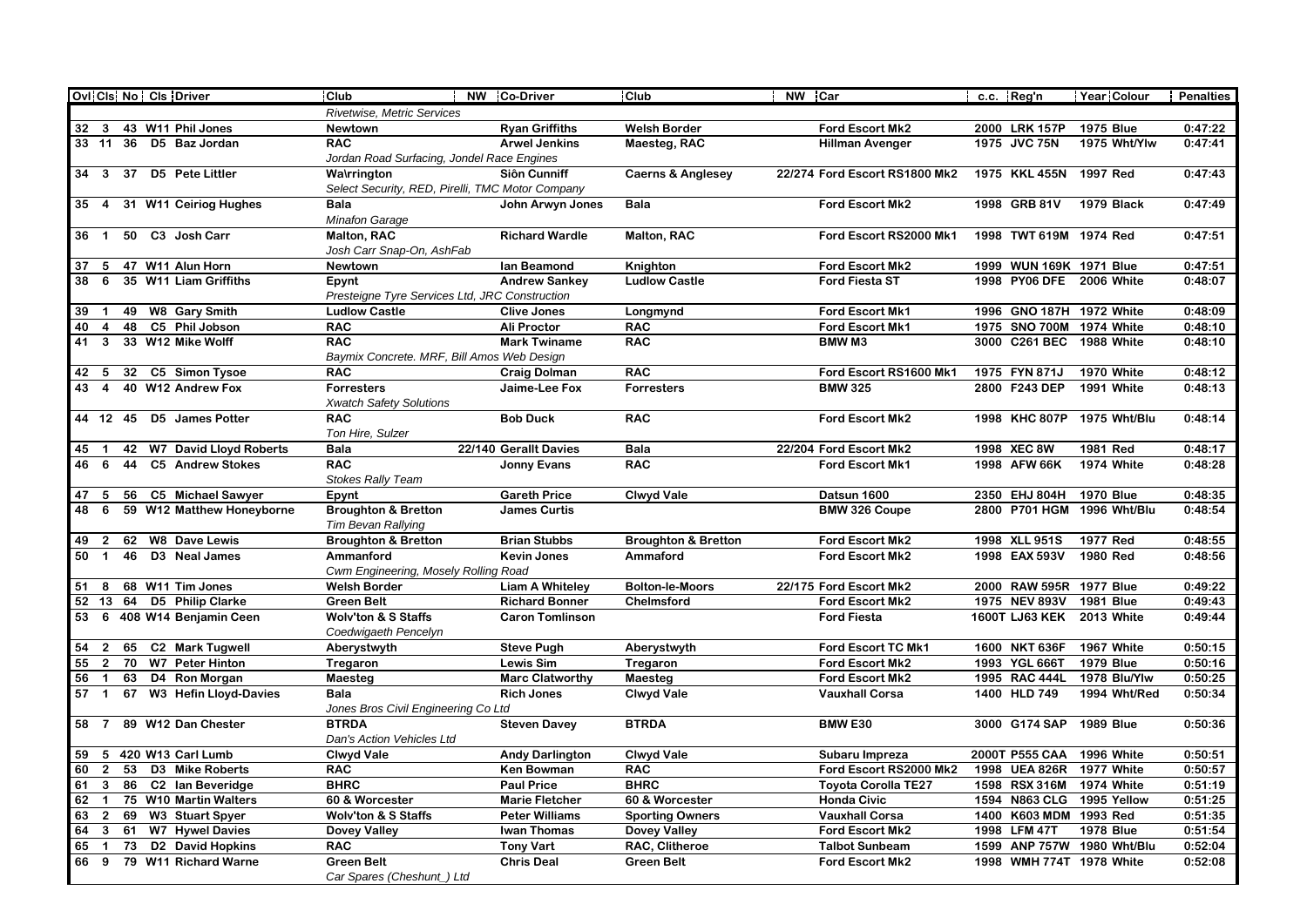|           |                |                 | Ovi Cis No Cis Driver        | Club                                                  | NW Co-Driver           | Club                           | NW Car                    |  | c.c. Reg'n     | Year Colour                | <b>Penalties</b> |
|-----------|----------------|-----------------|------------------------------|-------------------------------------------------------|------------------------|--------------------------------|---------------------------|--|----------------|----------------------------|------------------|
|           |                |                 | 67 10 96 W11 Paul Gorge      | <b>Bolton-le-Moors</b>                                | 22/020 Daniel Hurst    | <b>West Cumbria</b>            | 22/116 Ford Fiesta        |  | 2000 YC05 YFN  | <b>2005 Blue</b>           | 0:52:26          |
| 68        | $\overline{1}$ |                 | 80 W5 Brynli Thomas          | <b>Bala</b>                                           | 22/209 Siôn Rowlands   | Bala                           | Peugeot 306               |  | 1997 R941 SOY  | 1997 White                 | 0:52:29          |
|           |                |                 |                              | MRF, Wa Motorsport, Clwydian Cars, Maldwyn Williams   |                        |                                |                           |  |                |                            |                  |
| 69        | - 7            | 94              | C4 Simon Wallis              | <b>RAC</b>                                            | <b>Graham Wride</b>    | <b>Trackrod</b>                | <b>Ford Capri GT</b>      |  |                | 3000 OHR 777M 1973 Wht/Blu | 0:53:08          |
|           |                |                 | 70 11 90 W11 Adam Clews      | <b>Clwyd Vale</b>                                     | <b>Mark Thomas</b>     | <b>Clwyd Vale</b>              | <b>Ford Fiesta ST</b>     |  | 1998 PX06 AUJ  | 2006 White                 | 0:53:17          |
|           |                |                 |                              | A&C Windscreens, A&C Autolocksmith                    |                        |                                |                           |  |                |                            |                  |
|           |                |                 | 71 12 88 W11 Philip Harris   | <b>RAC</b>                                            | <b>Alun Cook</b>       | <b>RAC</b>                     | Ford Escort Mk2           |  | 1993 JLJ 135V  | 1973 Red                   | 0:53:32          |
|           |                |                 |                              | Cinch                                                 |                        |                                |                           |  |                |                            |                  |
|           |                |                 | 72 13 77 W11 Mark Goodwin    | <b>Broughton &amp; Bretton</b>                        | 22/149 Louis Goodwin   | <b>Broughton &amp; Bretton</b> | 22148 Vauxhall Chevette   |  | 1998 A927 LCC  | 1984 Red                   | 0:53:37          |
| 73        | $\overline{1}$ | 87              | <b>W6</b> Julian Birley      | Bala                                                  | 22/153 Emyr Hall       | <b>Bala</b>                    | 22/243 Talbot Sunbeam     |  |                | 1598 NDD 107W 1980 Orange  | 0:53:43          |
| 74        | $\overline{1}$ | 97              | B4 Bob Bean                  | <b>RAC</b>                                            | <b>Mike Curry</b>      | <b>RAC</b>                     | <b>Ford Lotus-Cortina</b> |  | 1585 15 RMB    | 1963 White                 | 0:55:13          |
|           |                |                 |                              | King Street Motors (Birkenshaw)                       |                        |                                |                           |  |                |                            |                  |
| 75 3      |                |                 | 82 W3 Christopher Bush       | <b>Stockport</b>                                      | 22/301 Kev Papper      | Stockport 061                  | 22/305 Vauxhall Corsa     |  |                | 1400 BU54 TEC 2007 Black   | 0:55:26          |
|           |                |                 |                              | <b>Bushtec Recycling</b>                              |                        |                                |                           |  |                |                            |                  |
|           |                |                 | 76 2 78 W4 Roger Nevitt      | <b>BTRDA</b>                                          | <b>Alex Booth</b>      | <b>BTRDA</b>                   | <b>Ford Fiesta</b>        |  |                | 1000T CV13 MBO 2013 White  | 0:55:31          |
| 77        | $\mathbf{3}$   |                 | 92 D3 Howard Allan           | Glossop                                               | 22/155 John Buckley    | Glossop                        | 22/156 Ford Escort        |  |                | 1998 MPK 610P 1977 Red/Blk | 0:55:32          |
| 78        |                |                 | 4 102 W7 Jonathan Whalley    | <b>Clwyd Vale</b>                                     | 22/139 Peter Dennis    | <b>Clwyd Vale</b>              | 22/141 Ford Escort Mk2    |  | 1998 FBV 164S  | 1978 Pur/Ylw               | 0:55:37          |
|           |                |                 |                              | Purple Moose Brewery (Porthmadog)                     |                        |                                |                           |  |                |                            |                  |
| 79 2      |                | 81              | W6 Gwilym Roberts            | <b>HRCR</b>                                           | Don James              | Aberystwyth                    | Ford Escort Mk1           |  | 1600 MPD 768L  | 1972 White                 | 0:55:55          |
| 80        | $\overline{4}$ | 99              | W3 Edward Wain               | <b>Ecurie Royal Oak</b>                               | <b>Noel Murphy</b>     | <b>Ecurie Royal Oak</b>        | <b>MG ZR</b>              |  | 1396 AE06 UTK  | 2006 Red                   | 0:55:57          |
| 81        |                |                 | 3 105 W6 Freddy Camp         | <b>North Devon</b>                                    | <b>Stephen Spear</b>   | North Devon, Ripon             | Ford Escort Mk1           |  | 1600 CPA 268H  | 1969 White                 | 0:56:13          |
|           |                |                 |                              | <b>SBS Property Services</b>                          |                        |                                |                           |  |                |                            |                  |
|           |                |                 | 82 6 419 W13 Alun Jones      | <b>Newtown</b>                                        | <b>Geraint Mills</b>   | Newtown                        | Mitsubishi Lancer Evo IV  |  | 1999T GJI 8174 | <b>1999 Blue</b>           | 0:56:37          |
| 83        |                |                 | 2 85 W10 Rob Richards        | <b>West Cumbria</b>                                   | <b>Wendy Gibson</b>    | Quinton                        | Peugeot 106               |  | 1580 L446 RPB  | 1993 Red                   | 0:57:15          |
|           |                |                 |                              | Lake District Campervan Hire (Idcvhire@gmail.com)     |                        |                                |                           |  |                |                            |                  |
|           |                |                 | 84 3 113 W10 David Forrester | Broughton & Bretton 22/213 Ian Nichols                |                        | <b>Broughton &amp; Bretton</b> | Peugeot 205 GTI           |  | 1580 G815 JEG  | 1989 White                 | 0:58:32          |
|           |                |                 |                              | E Nixon & Son Ltd                                     |                        |                                |                           |  |                |                            |                  |
|           |                |                 | 85 14 111 W11 Clive Price    | Longmynd                                              | <b>John Fellowes</b>   | Herefordshire                  | <b>BMW Compact</b>        |  | 1895 S235 KYY  | 1998 White                 | 1:04:49          |
| 86        | $\overline{4}$ | 39              | C2 Rory McCann               | Manx                                                  | <b>Paul McCann</b>     | Manx                           | <b>Hillman Avenger</b>    |  | 1598 BHP 365K  | 1973 Red                   | 1:31:27          |
| 87        | 5              | 28              | <b>W3 Dave Brick</b>         | <b>BTRDA</b>                                          | <b>Rob Woodhouse</b>   | Knutsford                      | <b>Vauxhall Nova</b>      |  | 1398 E879 GVV  | 1979 Green                 | 1:47:03          |
| <b>NF</b> |                | $2^{\circ}$     | <b>G2</b> Nick Elliott       | TNT Tyres (Ludlow) Ltd<br><b>RAC</b>                  | <b>Peredur Davies</b>  | <b>Caerns &amp; Anglesey</b>   | 22/014 FIAT 131 Abarth    |  | 1998 ONE 31S   | 1979 Wht/Grn               |                  |
|           |                |                 |                              | Kellands.com                                          |                        |                                |                           |  |                |                            | Engine           |
| <b>NF</b> |                | 3               | D5 Matthew Robinson          | <b>RAC</b>                                            | <b>Sam Collis</b>      | <b>RAC, Matlock</b>            | <b>Ford Escort RS</b>     |  | 1975 KWX 20N   | 1978 Red                   | <b>DNS MC1</b>   |
|           |                |                 |                              | Robinson Road Planing Services                        |                        |                                |                           |  |                |                            |                  |
| <b>NF</b> |                | 8               | D5 Sacha Kakad               |                                                       | <b>Claire Williams</b> | Ammanford                      | Ford Escort RS1800 Mk2    |  |                | 1975 PGH 869L 1975 White   | Retired          |
|           |                |                 |                              | <b>Wales Motorsport</b>                               |                        |                                |                           |  |                |                            |                  |
| <b>NF</b> |                | 10 <sup>1</sup> | D5 Simon J C Wheeler         | <b>RAC</b>                                            | <b>Jez Rogers</b>      | <b>Ludlow Castle</b>           | Ford Escort RS1800        |  | 1998 FDV 561T  | 1979 W/Blk/Grn             | Vibration        |
|           |                |                 |                              | Green Valley Industrial Services Ltd                  |                        |                                |                           |  |                |                            |                  |
| <b>NF</b> |                | 13              | D5 Owen McMackin             | Omagh                                                 | <b>Barry Ferris</b>    | Omagh                          | Ford Escort Mk2           |  | 1998 SOL 600S  | 1978 White                 | <b>Retired</b>   |
|           |                |                 |                              | <b>BJT Hire Centre</b>                                |                        |                                |                           |  |                |                            |                  |
| NF        |                |                 | 14 W12 Ashley Davies         | <b>Green Belt</b>                                     | Sam Fordham            | <b>Green Belt</b>              | <b>Ford Escort RS</b>     |  |                | 2399 STW 117R 1976 W/Blu/R | <b>Retired</b>   |
|           |                |                 |                              | Burton Power, G&B Finch Deranged Trucks               |                        |                                |                           |  |                |                            |                  |
| NF        |                |                 | 22 C5 Ben Smith              | <b>Bedford</b>                                        | <b>Steven Smith</b>    | <b>Bedford</b>                 | Ford Escort Mk1           |  |                | 1998 OUT 949L 1973 White   | Accident         |
|           |                |                 |                              | Amigos Tequila Flavoured Beer                         |                        |                                |                           |  |                |                            |                  |
| NF        |                |                 | 25 W11 David Young           | Knutsford                                             | <b>Peter Young</b>     | Knutsford                      | Ford Escort Mk2           |  | 1998 JBY 74V   | 1980 White                 | Retired          |
| NF        |                |                 | 34 D5 Phil Squires           | <b>RAC</b>                                            | <b>Mick Squires</b>    | <b>RAC</b>                     | <b>Ford Escort Mk2</b>    |  | 1998 TUN 894T  | 1977 Red                   | <b>Retired</b>   |
| NF        |                |                 | 41 W12 Colin Griffiths       | Rally & Competition Equipment<br><b>Ludlow Castle</b> | <b>Lucy Wilding</b>    | <b>Ludlow Castle</b>           | <b>BMW Compact</b>        |  |                | 2800 M361 JUH 1994 Blk/Wht | Rolled           |
| NF        |                | 54              | D3 Michael Reed              | <b>Malton, RAC</b>                                    | <b>John Millington</b> | Ripon, RAC                     | Ford Escort RS2000        |  | 1998 EDN 652W  | 1980 White                 | <b>DNS MC1</b>   |
| <b>NF</b> |                | 55              | D3 Conrad Bos                | <b>RAC</b>                                            | <b>Geoff Crabtree</b>  | <b>RAC</b>                     | Ford Escort RS2000 Mk2    |  | 2000 HVL 184T  | 1979 Blu/Blk               | Retired          |
|           |                |                 |                              | Waterstarters Water for Kenya                         |                        |                                |                           |  |                |                            |                  |
| <b>NF</b> |                |                 | 57 W11 Tony Williams         | <b>RAC</b>                                            | <b>Richard Wise</b>    | Middlesex Co, RAC              | Ford Escort RS2000 Mk1    |  |                | 1993 EMW 201W 1978 W/Blu/R | Retired          |